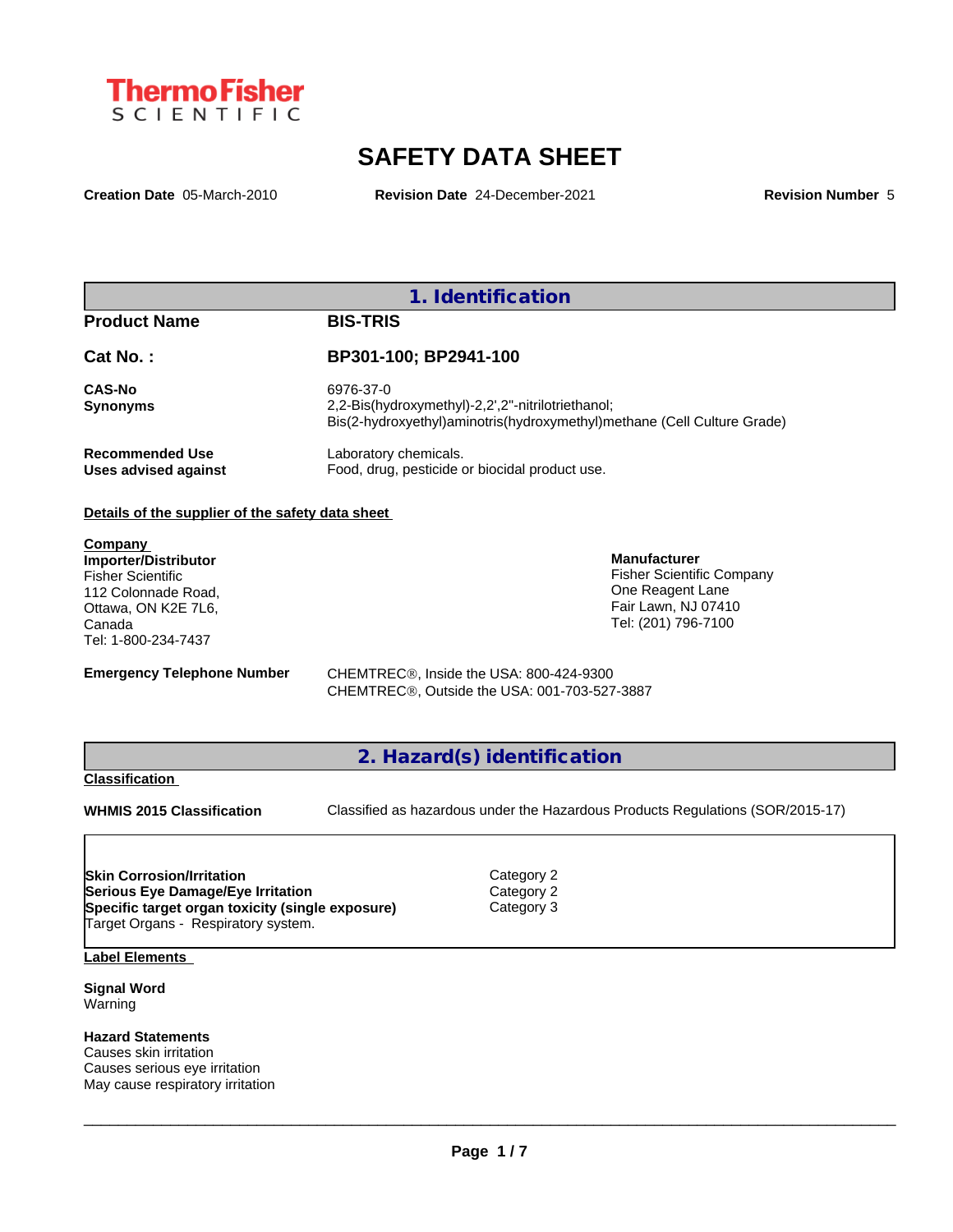

#### **Precautionary Statements Prevention**

Keep only in original container Avoid breathing dust/fume/gas/mist/vapors/spray Wash face, hands and any exposed skin thoroughly after handling Use only outdoors or in a well-ventilated area Wear protective gloves/protective clothing/eye protection/face protection **Response** IF ON SKIN: Wash with plenty of soap and water IF INHALED: Remove person to fresh air and keep comfortable for breathing IF IN EYES: Rinse cautiously with water for several minutes. Remove contact lenses, if present and easy to do. Continue rinsing Call a POISON CENTER/ doctor if you feel unwell Take off contaminated clothing Absorb spillage to prevent material damage **Storage** Store in a well-ventilated place. Keep container tightly closed Store locked up Store in a dry place **Disposal**

Dispose of contents/container to an approved waste disposal plant

### **3. Composition/Information on Ingredients**

| <b>Component</b>                                      | <b>CAS-N</b>     | <b>Wainhy</b><br>* 01 |
|-------------------------------------------------------|------------------|-----------------------|
| nanediol.<br>n<br>w                                   | $\sim$<br>6976-3 | $\mathbf{u}$<br>>ອວ   |
| (2-hydroxyethyl)amino]-2-(hydroxymethyl)-<br>?-[bis(2 |                  |                       |

|                                                              | 4. First-aid measures                                                                                                |
|--------------------------------------------------------------|----------------------------------------------------------------------------------------------------------------------|
| <b>General Advice</b>                                        | If symptoms persist, call a physician.                                                                               |
| <b>Eye Contact</b>                                           | Rinse immediately with plenty of water, also under the eyelids, for at least 15 minutes. Get<br>medical attention.   |
| <b>Skin Contact</b>                                          | Wash off immediately with plenty of water for at least 15 minutes. If skin irritation persists,<br>call a physician. |
| <b>Inhalation</b>                                            | Remove to fresh air. If not breathing, give artificial respiration. Get medical attention if<br>symptoms occur.      |
| Ingestion                                                    | Clean mouth with water and drink afterwards plenty of water. Get medical attention if<br>symptoms occur.             |
| Most important symptoms/effects<br><b>Notes to Physician</b> | None reasonably foreseeable.<br>Treat symptomatically                                                                |

**5. Fire-fighting measures**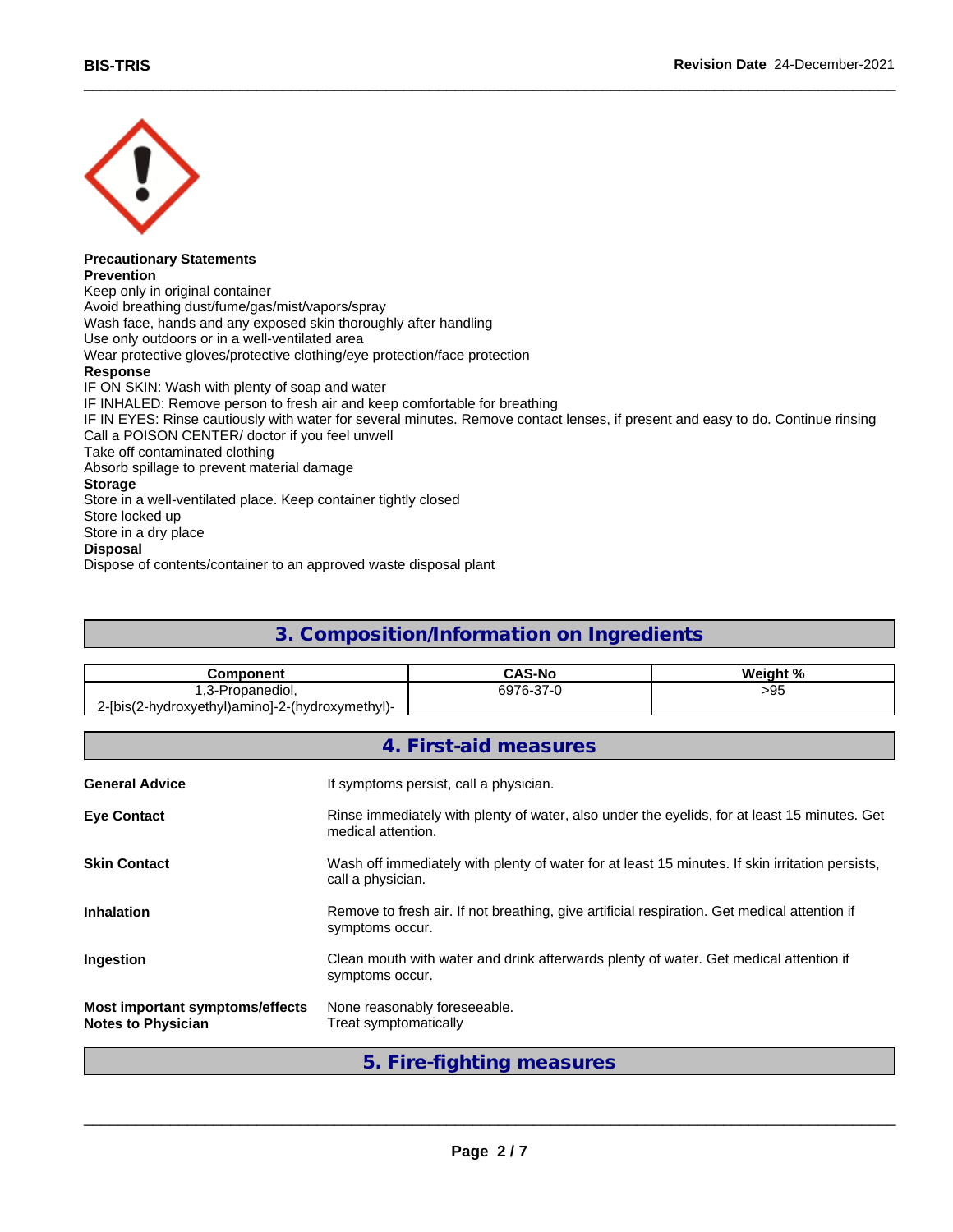| <b>Suitable Extinguishing Media</b>                        | Water spray, carbon dioxide (CO2), dry chemical, alcohol-resistant foam. |
|------------------------------------------------------------|--------------------------------------------------------------------------|
| Unsuitable Extinguishing Media                             | No information available                                                 |
| <b>Flash Point</b><br>Method -                             | No information available<br>No information available                     |
| <b>Autoignition Temperature</b><br><b>Explosion Limits</b> | Not applicable                                                           |
| <b>Upper</b>                                               | No data available                                                        |
| Lower                                                      | No data available                                                        |
| Sensitivity to Mechanical Impact No information available  |                                                                          |
| <b>Sensitivity to Static Discharge</b>                     | No information available                                                 |

#### **Specific Hazards Arising from the Chemical**

Thermal decomposition can lead to release of irritating gases and vapors. Keep product and empty container away from heat and sources of ignition.

#### **Hazardous Combustion Products**

Carbon monoxide (CO). Carbon dioxide (CO<sub>2</sub>). Nitrogen oxides (NO<sub>x</sub>). Ammonia.

#### **Protective Equipment and Precautions for Firefighters**

As in any fire, wear self-contained breathing apparatus pressure-demand, MSHA/NIOSH (approved or equivalent) and full protective gear.

| NFPA<br><b>Health</b>                                                                                                       | <b>Flammability</b>                          | <b>Instability</b> | <b>Physical hazards</b><br>N/A                                                         |
|-----------------------------------------------------------------------------------------------------------------------------|----------------------------------------------|--------------------|----------------------------------------------------------------------------------------|
|                                                                                                                             | 6. Accidental release measures               |                    |                                                                                        |
| <b>Personal Precautions</b>                                                                                                 | formation.                                   |                    | Use personal protective equipment as required. Ensure adequate ventilation. Avoid dust |
| <b>Environmental Precautions</b>                                                                                            | Should not be released into the environment. |                    |                                                                                        |
| Methods for Containment and Clean Sweep up and shovel into suitable containers for disposal. Keep in suitable, closed<br>Up | containers for disposal.                     |                    |                                                                                        |

|                 | 7. Handling and storage                                                                                                                                                                |
|-----------------|----------------------------------------------------------------------------------------------------------------------------------------------------------------------------------------|
| <b>Handling</b> | Wear personal protective equipment/face protection. Ensure adequate ventilation. Avoid<br>dust formation. Do not get in eyes, on skin, or on clothing. Avoid ingestion and inhalation. |
| Storage.        | Keep containers tightly closed in a dry, cool and well-ventilated place. Incompatible<br>Materials. Strong oxidizing agents. Strong acids.                                             |
|                 | 8. Exposure controls / personal protection                                                                                                                                             |

**Exposure Guidelines** This product does not contain any hazardous materials with occupational exposure limitsestablished by the region specific regulatory bodies.

 $\_$  ,  $\_$  ,  $\_$  ,  $\_$  ,  $\_$  ,  $\_$  ,  $\_$  ,  $\_$  ,  $\_$  ,  $\_$  ,  $\_$  ,  $\_$  ,  $\_$  ,  $\_$  ,  $\_$  ,  $\_$  ,  $\_$  ,  $\_$  ,  $\_$  ,  $\_$  ,  $\_$  ,  $\_$  ,  $\_$  ,  $\_$  ,  $\_$  ,  $\_$  ,  $\_$  ,  $\_$  ,  $\_$  ,  $\_$  ,  $\_$  ,  $\_$  ,  $\_$  ,  $\_$  ,  $\_$  ,  $\_$  ,  $\_$  ,

#### **Engineering Measures**

Ensure adequate ventilation, especially in confined areas. Ensure that eyewash stations and safety showers are close to the workstation location.

Wherever possible, engineering control measures such as the isolation or enclosure of the process, the introduction of process or equipment changes to minimise release or contact, and the use of properly designed ventilation systems, should be adopted to control hazardous materials at source

#### **Personal protective equipment**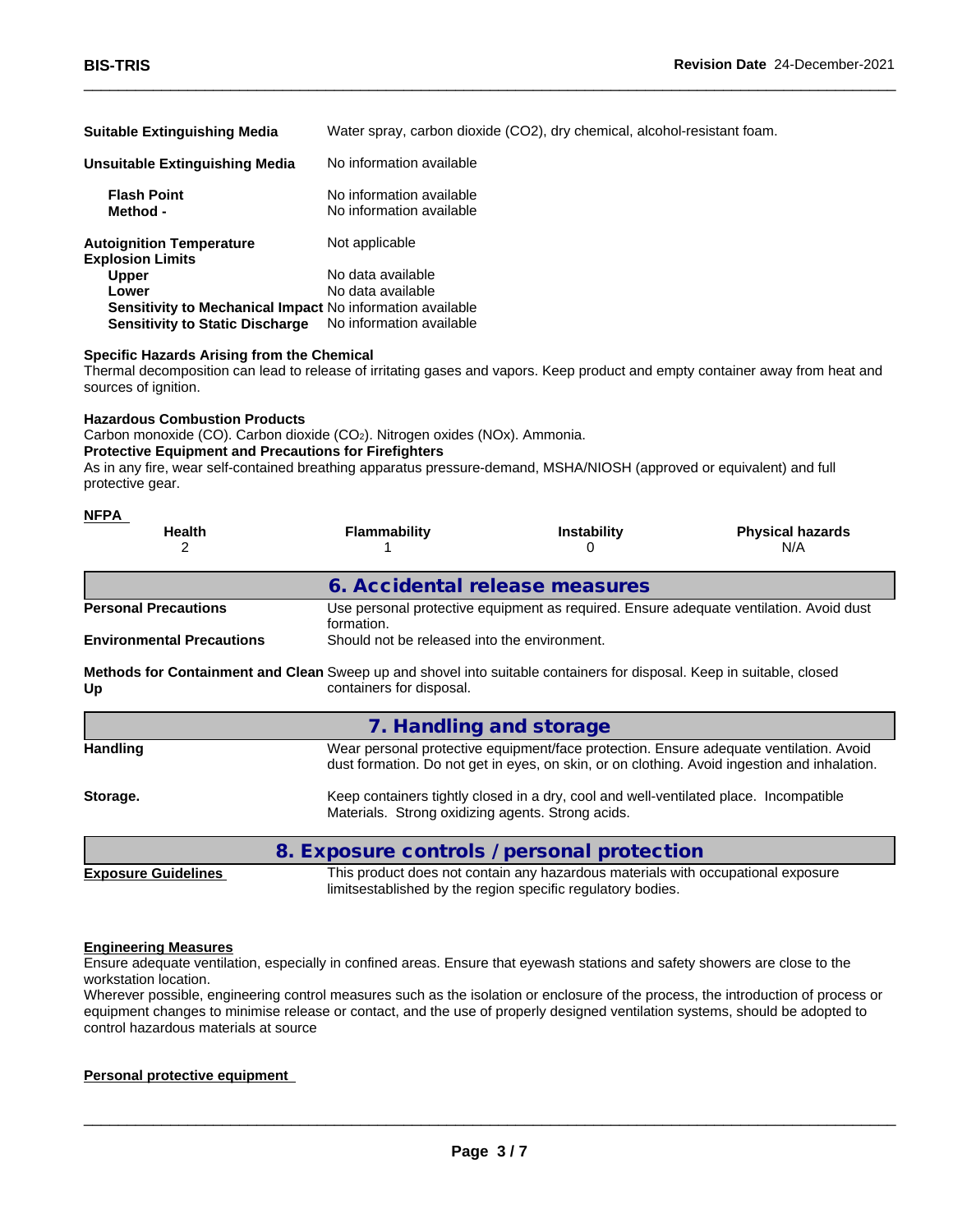| <b>Eye Protection</b><br><b>Hand Protection</b> | <b>Goggles</b>                       | Wear appropriate protective gloves and clothing to prevent skin exposure. |                        |
|-------------------------------------------------|--------------------------------------|---------------------------------------------------------------------------|------------------------|
| Glove material                                  | <b>Breakthrough time</b>             | <b>Glove thickness</b>                                                    | <b>Glove comments</b>  |
| Nitrile rubber<br>Neoprene                      | See manufacturers<br>recommendations | -                                                                         | Splash protection only |
| Natural rubber<br><b>PVC</b>                    |                                      |                                                                           |                        |

Inspect gloves before use. observe the instructions regarding permeability and breakthrough time which are provided by the supplier of the gloves. (Refer to manufacturer/supplier for information) gloves are suitable for the task: Chemical compatability, Dexterity, Operational conditions, User susceptibility, e.g. sensitisation effects, also take into consideration the specific local conditions under which the product is used, such as the danger of cuts, abrasion. gloves with care avoiding skin contamination.

#### **Respiratory Protection**

When workers are facing concentrations above the exposure limit they must use appropriate certified respirators. Follow the OSHA respirator regulations found in 29 CFR 1910.134 or European Standard EN 149. Use a NIOSH/MSHA or European Standard EN 149 approved respirator if exposure limits are exceeded or if irritation or other symptoms are experienced. To protect the wearer, respiratory protective equipment must be the correct fit and be used and maintained properly **Recommended Filter type:** Particulates filter conforming to EN 143

When RPE is used a face piece Fit Test should be conducted

#### **Environmental exposure controls**

No information available.

#### **Hygiene Measures**

Handle in accordance with good industrial hygiene and safety practice. Keep away from food, drink and animal feeding stuffs. Do not eat, drink or smoke when using this product. Remove and wash contaminated clothing and gloves, including the inside, before re-use. Wash hands before breaks and after work.

|                                         | 9. Physical and chemical properties |
|-----------------------------------------|-------------------------------------|
| <b>Physical State</b>                   | Powder Solid                        |
| Appearance                              | White                               |
| Odor                                    | Odorless                            |
| <b>Odor Threshold</b>                   | No information available            |
| рH                                      | 9.5 - 11.0 @ 25°C (209.2 g/L)       |
| <b>Melting Point/Range</b>              | 103 - 104 °C / 217.4 - 219.2 °F     |
| <b>Boiling Point/Range</b>              | No information available            |
| <b>Flash Point</b>                      | No information available            |
| <b>Evaporation Rate</b>                 | Not applicable                      |
| Flammability (solid,gas)                | No information available            |
| <b>Flammability or explosive limits</b> |                                     |
| <b>Upper</b>                            | No data available                   |
| Lower                                   | No data available                   |
| <b>Vapor Pressure</b>                   | negligible                          |
| <b>Vapor Density</b>                    | Not applicable                      |
| <b>Specific Gravity</b>                 | No information available            |
| <b>Solubility</b>                       | Soluble in water                    |
| Partition coefficient; n-octanol/water  | No data available                   |
| <b>Autoignition Temperature</b>         | Not applicable                      |
| <b>Decomposition Temperature</b>        | No information available            |
| <b>Viscosity</b>                        | Not applicable                      |
| <b>Molecular Formula</b>                | C8 H19 N O5                         |
| <b>Molecular Weight</b>                 | 209.24                              |

### **10. Stability and reactivity**

**Reactive Hazard None known, based on information available**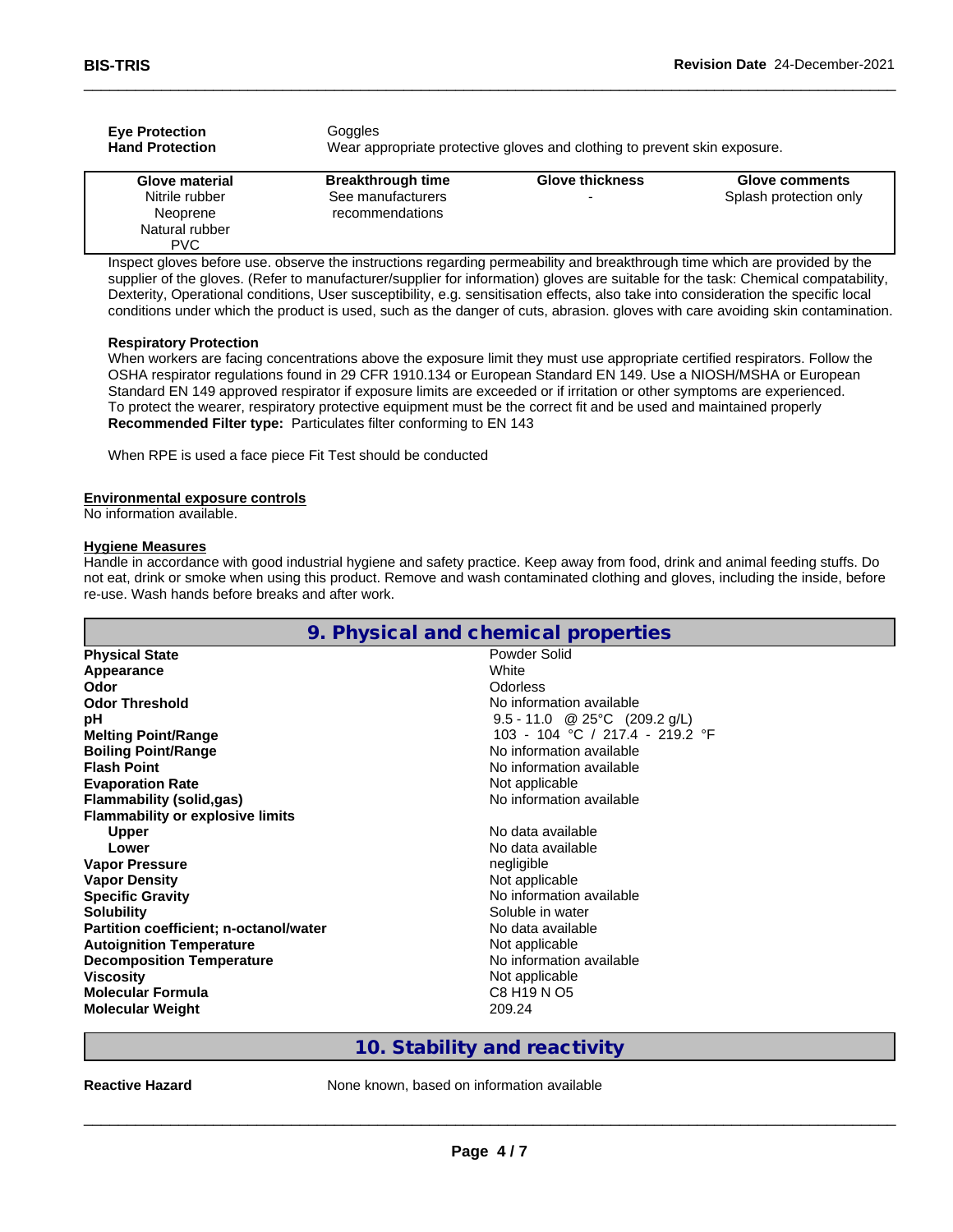| <b>BIS-TRIS</b>                                                                                               |               |                                                                                          |                                                 |              | <b>Revision Date 24-December-2021</b> |            |  |  |  |  |  |
|---------------------------------------------------------------------------------------------------------------|---------------|------------------------------------------------------------------------------------------|-------------------------------------------------|--------------|---------------------------------------|------------|--|--|--|--|--|
| <b>Stability</b>                                                                                              |               | Stable under normal conditions.                                                          |                                                 |              |                                       |            |  |  |  |  |  |
| <b>Conditions to Avoid</b>                                                                                    |               | Avoid dust formation. Excess heat.                                                       |                                                 |              |                                       |            |  |  |  |  |  |
| <b>Incompatible Materials</b>                                                                                 |               |                                                                                          | Strong oxidizing agents, Strong acids           |              |                                       |            |  |  |  |  |  |
| Hazardous Decomposition Products Carbon monoxide (CO), Carbon dioxide (CO2), Nitrogen oxides (NOx), Ammonia   |               |                                                                                          |                                                 |              |                                       |            |  |  |  |  |  |
| <b>Hazardous Polymerization</b>                                                                               |               | Hazardous polymerization does not occur.                                                 |                                                 |              |                                       |            |  |  |  |  |  |
| <b>Hazardous Reactions</b>                                                                                    |               | None under normal processing.                                                            |                                                 |              |                                       |            |  |  |  |  |  |
|                                                                                                               |               |                                                                                          | 11. Toxicological information                   |              |                                       |            |  |  |  |  |  |
| <b>Acute Toxicity</b>                                                                                         |               |                                                                                          |                                                 |              |                                       |            |  |  |  |  |  |
| <b>Product Information</b><br><b>Component Information</b>                                                    |               | No acute toxicity information is available for this product                              |                                                 |              |                                       |            |  |  |  |  |  |
| <b>Toxicologically Synergistic</b>                                                                            |               | No information available                                                                 |                                                 |              |                                       |            |  |  |  |  |  |
| <b>Products</b><br>Delayed and immediate effects as well as chronic effects from short and long-term exposure |               |                                                                                          |                                                 |              |                                       |            |  |  |  |  |  |
| <b>Irritation</b>                                                                                             |               |                                                                                          | Irritating to eyes, respiratory system and skin |              |                                       |            |  |  |  |  |  |
| <b>Sensitization</b>                                                                                          |               |                                                                                          | No information available                        |              |                                       |            |  |  |  |  |  |
| Carcinogenicity                                                                                               |               | The table below indicates whether each agency has listed any ingredient as a carcinogen. |                                                 |              |                                       |            |  |  |  |  |  |
| <b>Component</b>                                                                                              | <b>CAS-No</b> | <b>IARC</b>                                                                              | <b>NTP</b>                                      | <b>ACGIH</b> | <b>OSHA</b>                           | Mexico     |  |  |  |  |  |
| 1,3-Propanediol,<br>2-[bis(2-hydroxyethyl)a<br>mino]-2-(hydroxymethy<br>D-                                    | 6976-37-0     | Not listed                                                                               | Not listed                                      | Not listed   | Not listed                            | Not listed |  |  |  |  |  |
| <b>Mutagenic Effects</b>                                                                                      |               | No information available                                                                 |                                                 |              |                                       |            |  |  |  |  |  |
| <b>Reproductive Effects</b>                                                                                   |               | No information available.                                                                |                                                 |              |                                       |            |  |  |  |  |  |
| <b>Developmental Effects</b>                                                                                  |               | No information available.                                                                |                                                 |              |                                       |            |  |  |  |  |  |
| <b>Teratogenicity</b>                                                                                         |               | No information available.                                                                |                                                 |              |                                       |            |  |  |  |  |  |
| <b>STOT - single exposure</b><br>STOT - repeated exposure                                                     |               | Respiratory system<br>None known                                                         |                                                 |              |                                       |            |  |  |  |  |  |
| <b>Aspiration hazard</b>                                                                                      |               | No information available                                                                 |                                                 |              |                                       |            |  |  |  |  |  |
| Symptoms / effects, both acute and No information available<br>delayed                                        |               |                                                                                          |                                                 |              |                                       |            |  |  |  |  |  |
| <b>Endocrine Disruptor Information</b>                                                                        |               | No information available                                                                 |                                                 |              |                                       |            |  |  |  |  |  |
| <b>Other Adverse Effects</b>                                                                                  |               | The toxicological properties have not been fully investigated.                           |                                                 |              |                                       |            |  |  |  |  |  |
|                                                                                                               |               |                                                                                          |                                                 |              |                                       |            |  |  |  |  |  |

Do not empty into drains.

**Persistence and Degradability** Soluble in water Persistence is unlikely based on information available.

**Bioaccumulation/ Accumulation** No information available.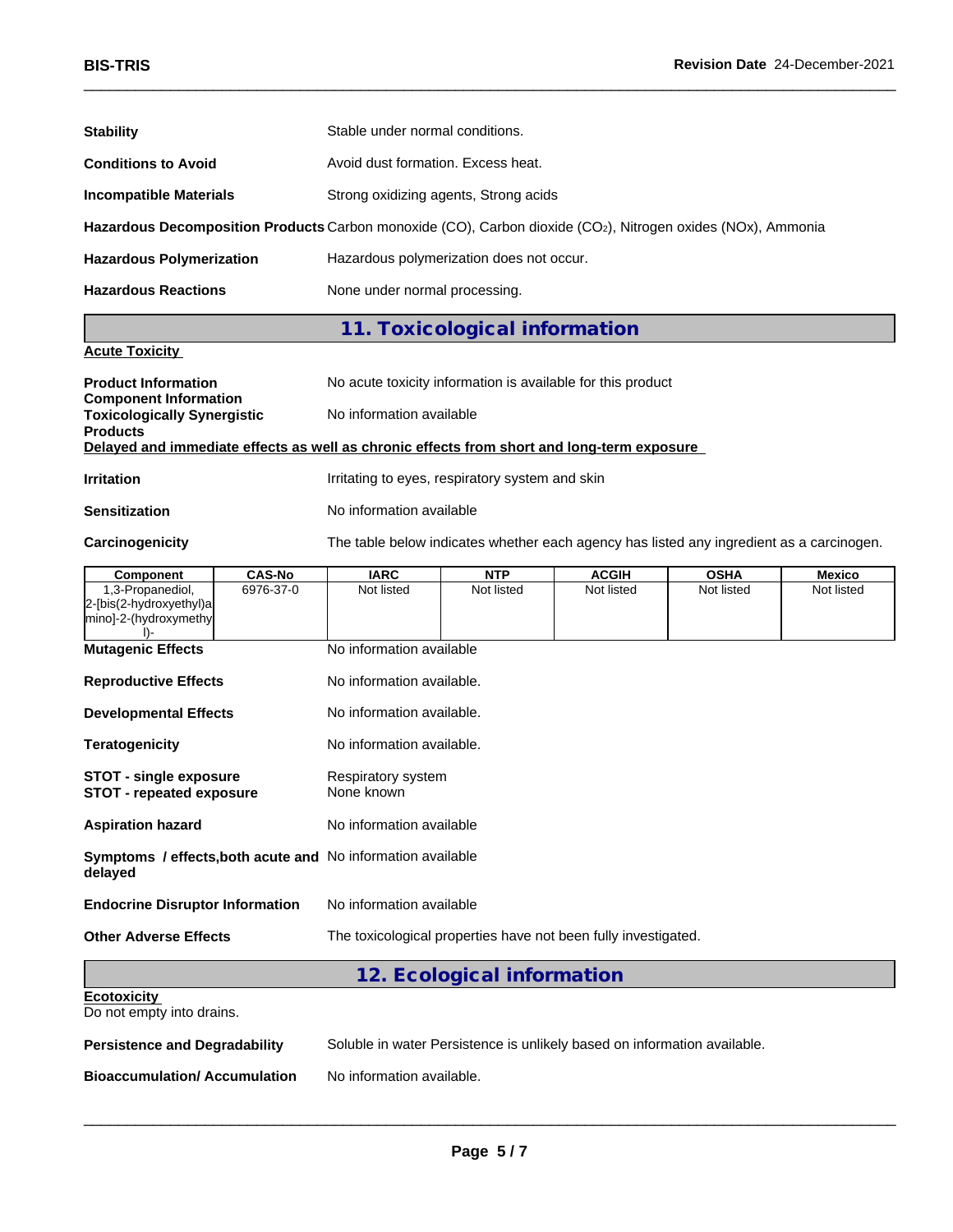| <b>Mobility</b>               | Will likely be mobile in the environment due to its water solubility.                                                                                                                                                                                                 |  |  |  |  |  |
|-------------------------------|-----------------------------------------------------------------------------------------------------------------------------------------------------------------------------------------------------------------------------------------------------------------------|--|--|--|--|--|
|                               | 13. Disposal considerations                                                                                                                                                                                                                                           |  |  |  |  |  |
| <b>Waste Disposal Methods</b> | Chemical waste generators must determine whether a discarded chemical is classified as a<br>hazardous waste. Chemical waste generators must also consult local, regional, and<br>national hazardous waste regulations to ensure complete and accurate classification. |  |  |  |  |  |
|                               | 14. Transport information                                                                                                                                                                                                                                             |  |  |  |  |  |
| <u>DOT</u>                    | Not regulated                                                                                                                                                                                                                                                         |  |  |  |  |  |
| $\_TDG$                       | Not regulated                                                                                                                                                                                                                                                         |  |  |  |  |  |
| <b>IATA</b>                   | Not regulated                                                                                                                                                                                                                                                         |  |  |  |  |  |
| <b>IMDG/IMO</b>               | Not regulated                                                                                                                                                                                                                                                         |  |  |  |  |  |

**15. Regulatory information**

#### **International Inventories**

| Component                                                               | <b>CAS-No</b> | DSL                      | <b>NDSL</b> | <b>TSCA</b> | <b>TSCA Inventory</b><br>notification -<br><b>Active-Inactive</b> | <b>EINECS</b> | <b>ELINCS</b>            | <b>NLP</b> |
|-------------------------------------------------------------------------|---------------|--------------------------|-------------|-------------|-------------------------------------------------------------------|---------------|--------------------------|------------|
| 1,3-Propanediol,<br>2-[bis(2-hydroxyethyl)amino]-2-(hy<br>droxymethyl)- | 6976-37-0     | $\overline{\phantom{a}}$ |             |             | <b>ACTIVE</b>                                                     | 230-237-7     | $\overline{\phantom{a}}$ |            |

| Component                          | <b>CAS-No</b> | <b>IECSC</b> | <b>KECL</b> | <b>ENCS</b> | <b>ISHL</b> | TCSI | AICS | <b>NZIoC</b> | <b>PICCS</b> |
|------------------------------------|---------------|--------------|-------------|-------------|-------------|------|------|--------------|--------------|
| i.3-Propanediol.                   | 6976-37-0     |              | KE-20636    |             |             |      |      |              |              |
| 2-[bis(2-hydroxyethyl)amino]-2-(hy |               |              |             |             |             |      |      |              |              |
| droxymethyl)-                      |               |              |             |             |             |      |      |              |              |

#### **Legend:**

X - Listed '-' - Not Listed

**KECL** - NIER number or KE number (http://ncis.nier.go.kr/en/main.do)

**DSL/NDSL** - Canadian Domestic Substances List/Non-Domestic Substances List

**TSCA** - United States Toxic Substances Control Act Section 8(b) Inventory

**EINECS/ELINCS** - European Inventory of Existing Commercial Chemical Substances/EU List of Notified Chemical Substances

**IECSC** - Chinese Inventory of Existing Chemical Substances

**KECL** - Korean Existing and Evaluated Chemical Substances

**ENCS** - Japanese Existing and New Chemical Substances

**AICS** - Australian Inventory of Chemical Substances

**PICCS** - Philippines Inventory of Chemicals and Chemical Substances

#### **Canada**

SDS in compliance with provisions of information as set out in Canadian Standard - Part 4, Schedule 1 and 2 of the Hazardous Products Regulations (HPR) and meets the requirements of the HPR (Paragraph 13(1)(a) of the Hazardous Products Act (HPA)).

#### **Other International Regulations**

#### **Authorisation/Restrictions according to EU REACH**

#### **Safety, health and environmental regulations/legislation specific for the substance or mixture**

| Component                                                               | <b>CAS-No</b> | <b>OECD HPV</b> | <b>Persistent Organic</b><br><b>Pollutant</b> | <b>Ozone Depletion</b><br><b>Potential</b> | <b>Restriction of</b><br><b>Hazardous</b><br><b>Substances (RoHS)</b> |
|-------------------------------------------------------------------------|---------------|-----------------|-----------------------------------------------|--------------------------------------------|-----------------------------------------------------------------------|
| 1,3-Propanediol,<br>2-[bis(2-hydroxyethyl)amino]-2<br>-(hydroxymethyl)- | 6976-37-0     | Not applicable  | Not applicable                                | Not applicable                             | Not applicable                                                        |